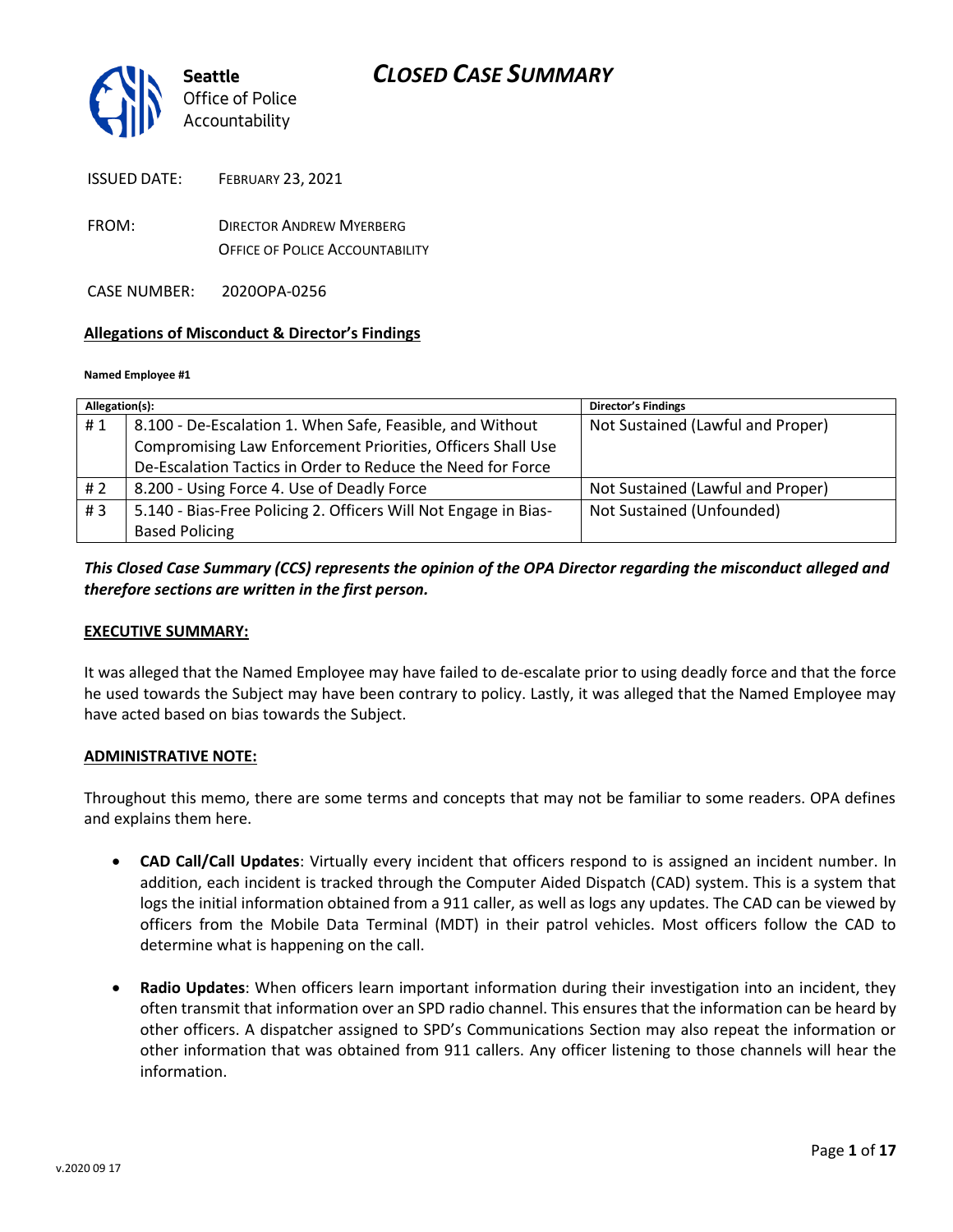

# *CLOSED CASE SUMMARY*

OPA CASE NUMBER: 2020OPA-0256

- **Officer Equipment**: Each of the officers who responded to this incident, including Named Employee #1, were assigned with a Body Worn Video camera positioned on the chest and a radio. They were required to record their involvement in the incident with the Body Worn Video and were able to listen to and transmit ongoing updates via their radios.
- **Probable Cause**: This is the legal standard for when an officer may arrest a community member. Probable cause exists when an officer is aware of facts and circumstances that give the officer a reasonable belief that an offense has been or is being committed.
- **Force Investigation Team (FIT)**: FIT is a team of SPD employees that is tasked with investigating Type III uses of force. Type III uses of force are, for all intents and purposes, synonymous with the serious and deadly force defined by Initiative 940. FIT conducts administrative not criminal investigations. If, at any point during its investigation, FIT believes that criminal conduct may be at issue, it is required to confer with OPA and, together, the entities evaluate whether a criminal referral and investigation is appropriate. Unlike all other jurisdictions in Washington State, Seattle is exempted from I-940 so long as it is under the federal Consent Decree. This means that, while Seattle conducts administrative reviews that are more robust than the remainder of the state, it does not take part in a simultaneous criminal review as is performed by the Independent Investigation Teams under Initiative 940. Whenever FIT responds to a Type III use of force, it immediately notifies OPA and the Office of Inspector General for Public Safety (OIG). Both entities send representatives to the scene and monitor the investigation, including the contemporaneous interviews of involved and witness officers.
- **Force Review Board (FRB)**: The FRB is a panel of SPD supervisors generally Sergeants and Lieutenants who meet periodically to review uses of force. The FRB reviews all Type III uses of force and a subsection of lower level uses of force. The FRB analyzes whether the officers who used force applied appropriate tactics and acted consistent with training. The FRB also evaluates whether the officers de-escalated prior to using force and whether the force, itself, was consistent with Department policy. Lastly, the FRB considers the quality of the chain of command investigation into the use of force, including those conducted by FIT. The FRB reaches its decisions based on a majority vote of its members. OPA and OIG are non-voting members of the FRB.

# **SUMMARY OF INVESTIGATION:**

# **A. Introduction**

The investigation concerns the fatal shooting of the Subject by a Seattle Police officer, Named Employee #1 (NE#1). OPA self-initiated this investigation on April 29, 2020. Thereafter, the former girlfriend of the Subject – referred to here as the "Victim," also alleged to FIT that NE#1's shooting of the Subject was based on bias. That allegation was added to OPA's pending investigation.

In this investigation, OPA evaluated whether NE#1 sufficiently de-escalated prior to using force, whether his ultimate application of deadly force was consistent with policy, and whether his actions constituted biased policing.

# **B. 911 Calls and Search for the Subject**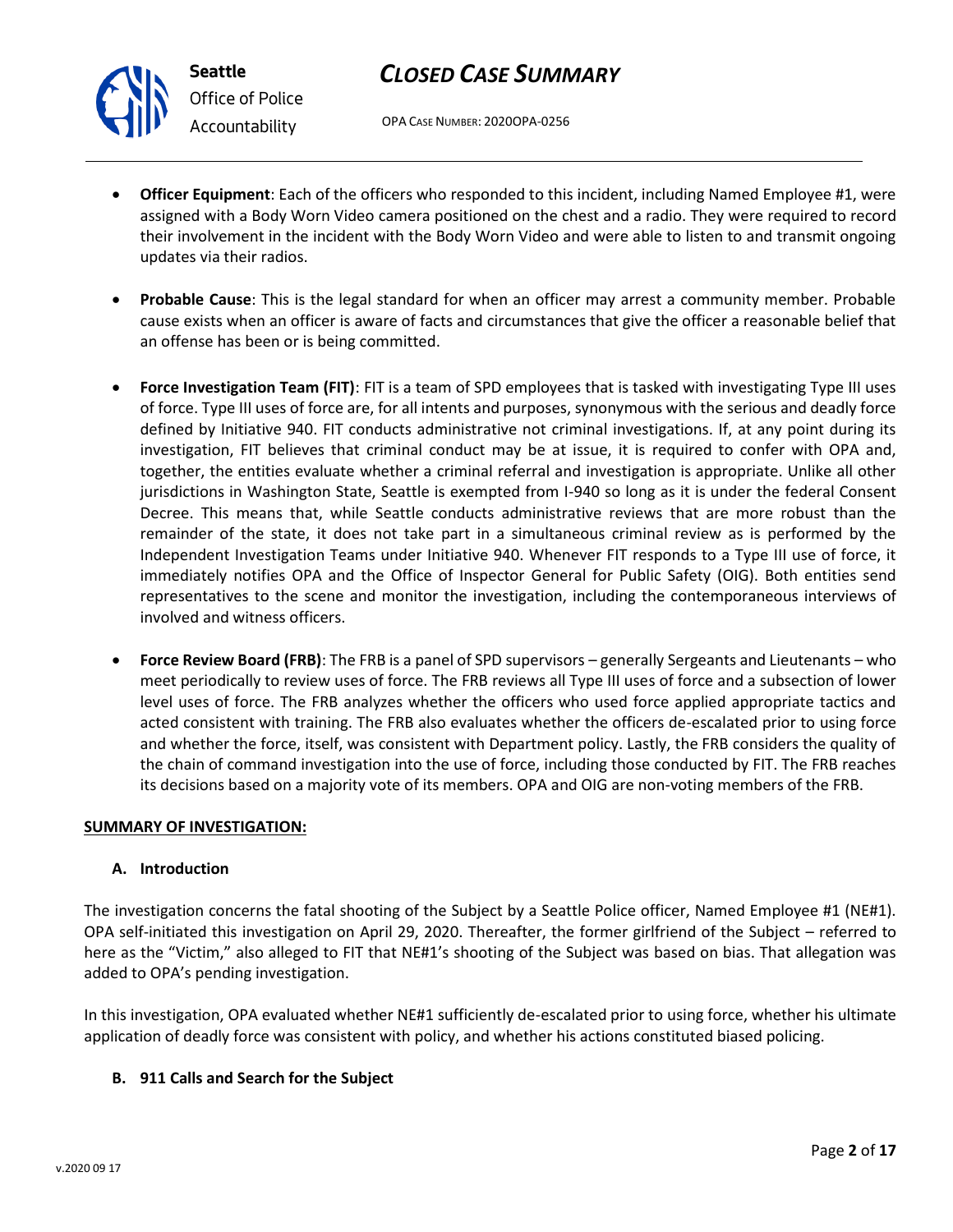

OPA CASE NUMBER: 2020OPA-0256

At 2:11 p.m. on April 29, 2020, a 911 call was placed concerning a dispute that was occurring at the Rainier Playfield between a male and a female. A young child – approximated to be around two years of age – was reportedly present. The 911 caller said that the male possessed and brandished a handgun. The 911 caller said that he told the female to run because of the presence of the handgun. The 911 caller gave a description of the male and said that, while there were others at the playfield, the male was largely alone with the child. The 911 caller said that the male placed the handgun in the back of his waistband.

A few minutes after, at 2:13 p.m., the female – who is the Victim in this case – called 911 and reported that the male – who is the Subject – had taken her child. She stated that she had a no-contact order against the Subject. She told 911 that he had a handgun, which she saw earlier that day. She called again and stated that the Subject was intoxicated and reiterated that he had her daughter.

Numerous officers were dispatched to the scene. Witness Officer #1 (WO#1) made contact with the Victim. She told WO#1 that the Subject had her child and said that she was "only one." The Victim was emotional at that time and appeared frightened for her daughter's safety. She appeared to have been assaulted. Some of her hair had been pulled out and blood was visible on her clothing. WO#1 remarked on her being beaten up by the Subject. The Victim responded: "He always does." She told WO#1 that they needed to find her baby and that the baby was not safe with the Subject when he was drunk. WO#1 told her: "everybody is coming." The Victim told WO#1 that the Subject shot the handgun in the park and showed him where. WO#1 located a shell casing. WO#1 went over the radio and stated that the handgun had been fired, the Subject was "severely intoxicated," and that the Victim believed that the child was in "grave danger." The Victim repeated: "She's in danger, like danger." WO#1 made advisements for K-9 and King County Metro. WO#1 asked for authorization for a ping of the Subject's cell phone to determine his location.

This information conveyed by WO#1 was included as an update to the call at 2:19 p.m. and then at 2:20 p.m. At 2:24 p.m., the assistance of the Guardian One helicopter was requested and, at 2:24 p.m., a ping was requested of the Subject's cell phone. In addition, at 2:25 p.m. and 2:27 p.m., SWAT officers were requested to respond.

Over the next twenty minutes, the call was updated several times to provide the names of the Subject and the Victim, a more detailed description of the Subject, and a description of the child. A photograph of the Subject was transmitted to officers. At 2:35 p.m., officers were updated that there was probable cause to arrest the Subject for possession of a firearm. Two minutes later, at 2:37 p.m., there was an update that, the previous evening, shots were fired at an address associated with the Subject. Further, at 2:44 p.m., there was an update that the Victim had suffered a possible broken arm and contusions to her face, arm, and chest from being assaulted by the Subject.

In addition, several 911 callers reported seeing the Subject and the child in various locations. At 2:28 p.m., a witness reported seeing the Subject at a Safeway store. At 2:44 p.m., a caller reported that a person matching the description of the Subject may have broken into a house that was under construction at the corner of 37<sup>th</sup> Avenue South and South Dakota Street. That caller later provided the exact location of the house in question – 4104 37<sup>th</sup> Avenue South – and reported that the Subject was observed with the child on the third floor.

At 2:48 p.m., the ping on the Subject's cellphone – which had been approved by a prosecutor – indicated a location of 3841 38<sup>th</sup> Avenue South. Approximately one minute later, the Subject was observed running through the alley near that location and the houses under construction. Officers requested that the air be held – meaning that no further radio transmissions were issued pending the attempts to locate and arrest the Subject. One shot was reported to have been fired two minutes later.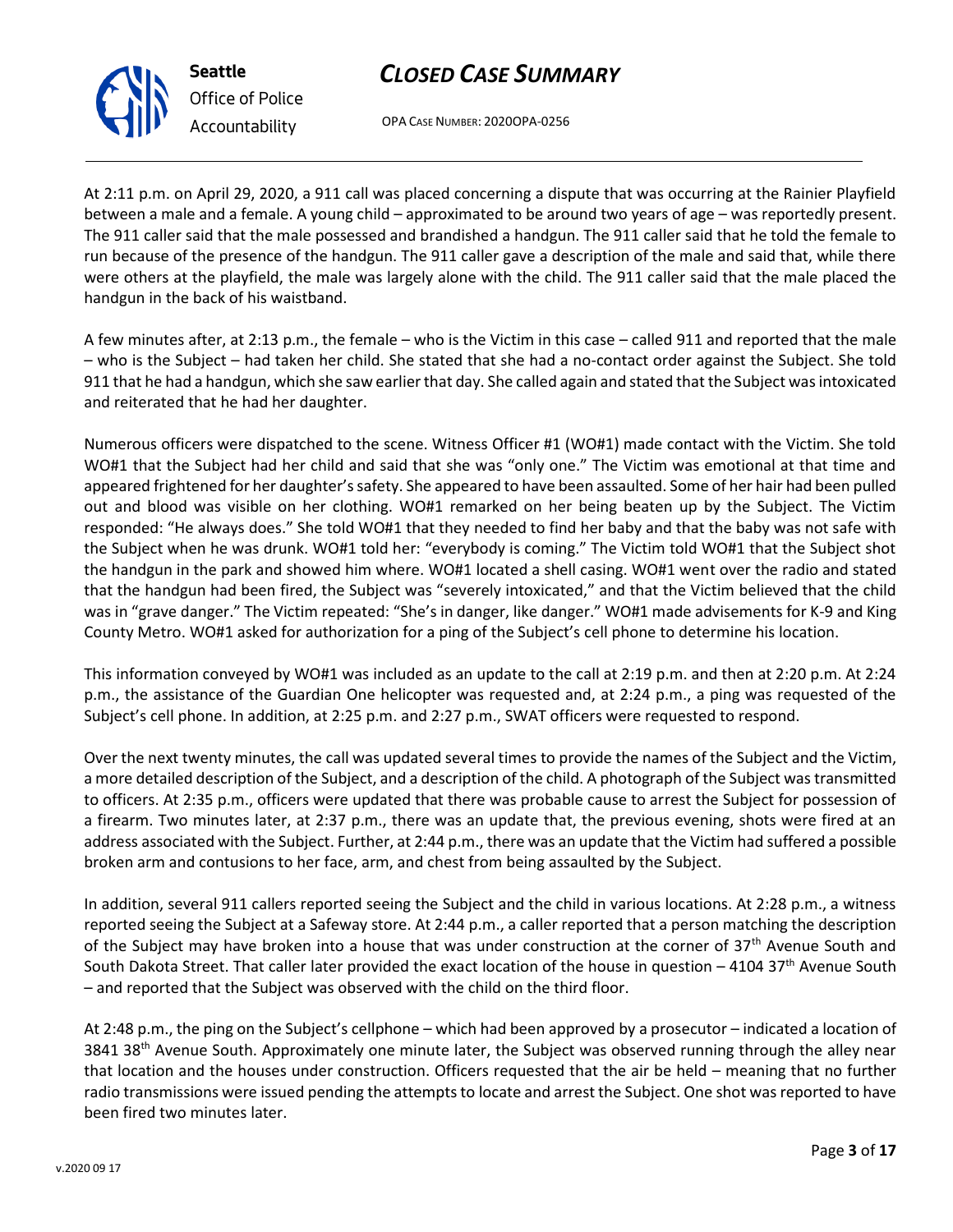OPA CASE NUMBER: 2020OPA-0256

# **C. Officer Response to the Incident and First Observation of the Subject**

As discussed above, WO#1 was the first officer on-scene at the park and contacted the Victim. Other officers began to arrive after that and engaged in a number of duties, including searching for the Subject and the child. This included patrol officers, officers assigned to the South Precinct Anti-Crime Team (ACT), and SWAT officers.

Witness Officer #2 (WO#2), who was assigned to South ACT, arrived at the houses that were under construction. His Body Worn Video (BWV) indicated that he did not initially see the Subject. A number of other officers had surrounded the house and were setting up a perimeter. He and two South Precinct officers – Witness Officer #3 (WO#3) and Witness Officer #4 (WO#4) – walked up to an alley by the house where NE#1, a SWAT officer, was standing. NE#1 told WO#2 to set up somewhere so that they could see the backside of the house and pointed down the driveway of an adjacent property. NE#1 then reacted as if he heard a sudden sound and looked down the alley next to the house. WO#2 went over the radio and asked that the air be held. NE#1 spotted someone moving and yelled: "Hey." WO#2 yelled: "Seattle Police." He further yelled the Subject's name and said "stop." The Subject did not do so. NE#1 ran up the driveway of the adjacent building with WO#3 and WO#4. Witness Officer #5 (WO#5), another SWAT officer, followed them. WO#2 ran further down the street and began to cut up another alley when a shot was fired. WO#2 was not in the immediate vicinity of where the shooting occurred and did not witness it.

WO#3 and WO#4 were together in a patrol vehicle. Their BWV indicated that they received updates over radio that the Subject was armed with a handgun and that the child was believed to be in "grave danger." They viewed a photograph of the Subject that was transmitted over their MDT. The officers conducted an area check and then met up with a K-9 officer to perform a track of the Subject. Once the location of the house where the Subject had been seen was provided over the radio, the officers went there. They discussed roles among themselves, with WO#4 telling WO#3 that he should be the Taser officer if they saw the Subject. They arrived at the house and made contact with two SWAT officers – NE#1 and WO#5. WO#5 was standing stationary and scanning from side to side. They checked in with other officers and then, with WO#2, walked back towards where NE#1 was standing. NE#1 told them that they should set up containment around the back. They began to do so when NE#1 and WO#2 spotted the Subject and WO#2 yelled for him to stop. While WO#2 proceeded down the street southbound, NE#1, WO#3, WO#4 ran up the driveway adjacent to the alley and around several buildings until they turned the corner around a house to a partially paved walkway where they observed the Subject emerging from behind the house holding the child in the crook of his left arm.

NE#1 and WO#5 were dispatched pursuant to the call for SWAT resources. They drove to the vicinity of the house where the Subject and the child were observed. Their vehicle's In-Car Video (ICV) recorded that they discussed the information that they received concerning the Subject's location. They briefly discussed where they should position themselves given the location information received from radio and the K-9 search that had been conducted. They exited their vehicle and approached WO#2, WO#3, and WO#4, who had also arrived at the location. They briefly discussed their tactical plan. NE#1 stated: "Let's set up containment [blocking off the Subject's potential escape routes] on this back and work our way around to the front." WO#5 told NE#1 to position the officers in the manner that NE#1 wanted. Approximately 12 seconds after that, NE#1 and WO#2 spotted the Subject and the child. NE#1's BWV showed the Subject appear to climb up and over a fence. Officers yelled for the Subject to stop. WO#2 ran after the Subject in one direction and NE#1, WO#3, and WO#4 ran in another direction in an apparent attempt to cut the Subject off. WO#5 followed behind them. As indicated above, they ran through a driveway and around a building before coming into contact with the Subject who was holding the child.

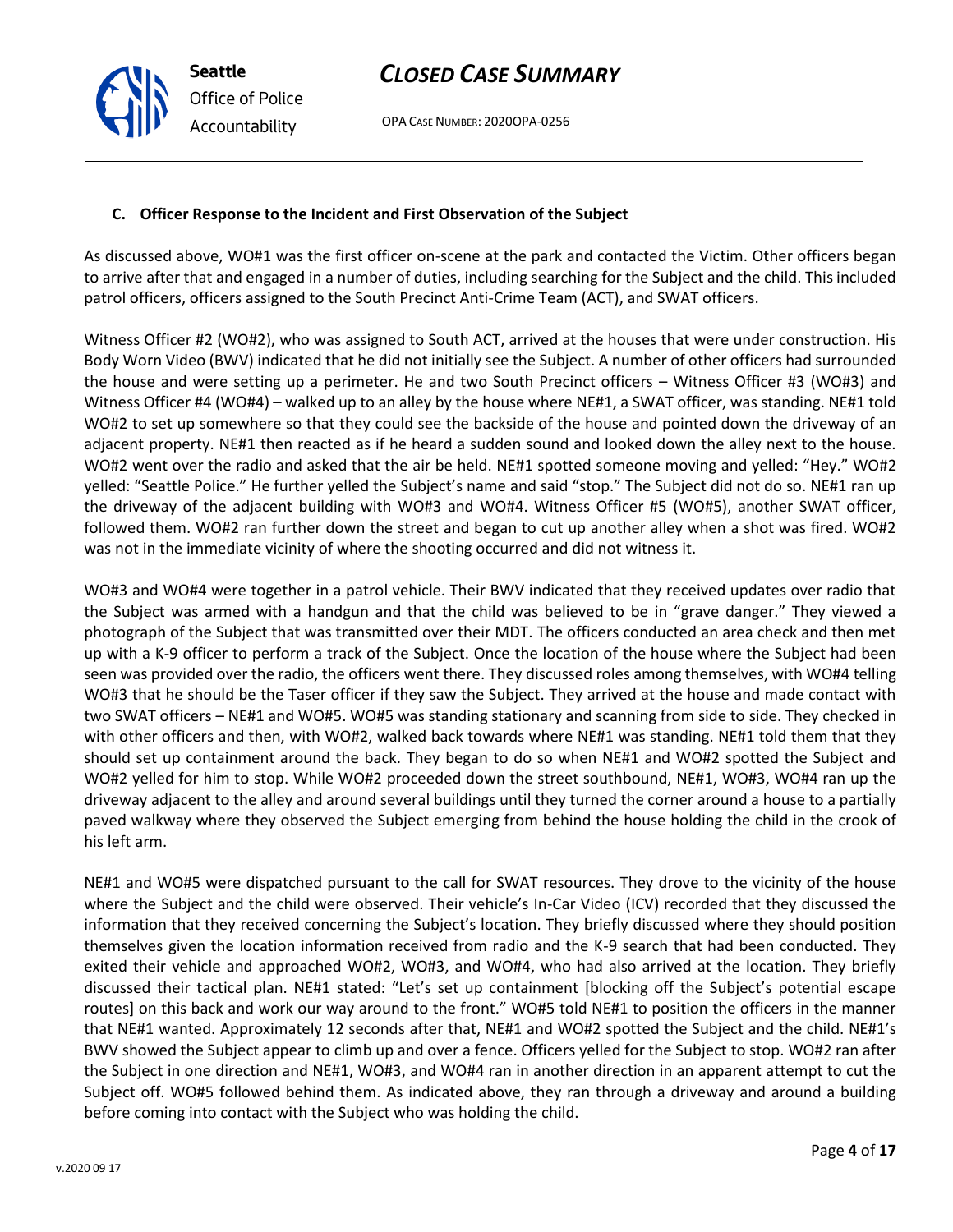OPA CASE NUMBER: 2020OPA-0256

# **D. Second Observation of the Subject and the Fatal Shooting**

BWV recorded by NE#1 indicated that the Subject emerged from around the house and proceeded into the partially paved pathway. He was holding the child in the crook of his left arm. The positioning of his right hand at that point was not clear from OPA's review; however, the Subject was not holding a weapon and his hand was not raised towards the officers. WO#3's BWV indicated that NE#1 yelled: "stop." WO#3 stated: "You better stop right now." The Subject took a step towards the officers and NE#1 fired once with his rifle, striking the Subject who slumped down to the ground. From the time that the Subject came into view to the time the shot was fired was approximately two seconds. Once he made contact with the ground, the Subject released the child, who rolled forward. An officer immediately yelled: "Pick the baby up." WO#4 picked the child up and said: "I've got the baby." He walked with the child back to where the other officers were located and made sure that the child was uninjured.

Additional officers responded to the location of the shooting. Approximately 50 seconds after the shot was fired, officers began to provide life saving measures to the Subject, including chest compressions; however, the Subject was deceased at that time and the measures were, thus, ineffective.

It was later determined that the Subject did not possess a handgun at the time he was shot and killed.

# **E. Immediate Aftermath of the Shooting**

NE#1 was walked away from the scene of the shooting by a SWAT sergeant. The sergeant subsequently read NE#1 a public safety statement, which required NE#1 to answer questions regarding how many times he fired his rifle and the direction of fire. He provided this information. NE#1 was also asked whether and in what direction the Subject fired rounds. He stated that the Subject did not do so. He was also asked where the Subject was located, and he informed the sergeant. He was asked if there were any outstanding suspects and NE#1 said that there were not. NE#1 was asked whether any evidence needed protection and he said that he did not know. He was questioned about witnesses and he referred to the officers who were behind him but said that he did not know who they were. Lastly, NE#1 was told not to discuss the incident with anyone except for his legal counsel until investigators from FIT arrived. He placed his rifle in a locked container in his vehicle. All of the officers on scene, including NE#1, continued to record their BWV. NE#1 did not discuss the shooting during this time.

FIT arrived on scene and took custody over the investigation. FIT ultimately notified officers that they could turn their BWV and ICV off. FIT arranged for NE#1 to be photographed by CSI and a round count was performed of his rifle to verify how many shots were fired.

OPA and OIG were notified of the shooting and came to the scene. Both entities observed the FIT and CSI investigations that subsequently took place.

Lastly, just short of three hours after the shooting occurred, a K-9 officer with a dog specially trained to identify firearms and bullets, located the handgun that was believed to belong to the Subject. It was found in the alleyway near the house under construction.

# **F. FIT Investigation**



**Seattle** *Office of Police Accountability*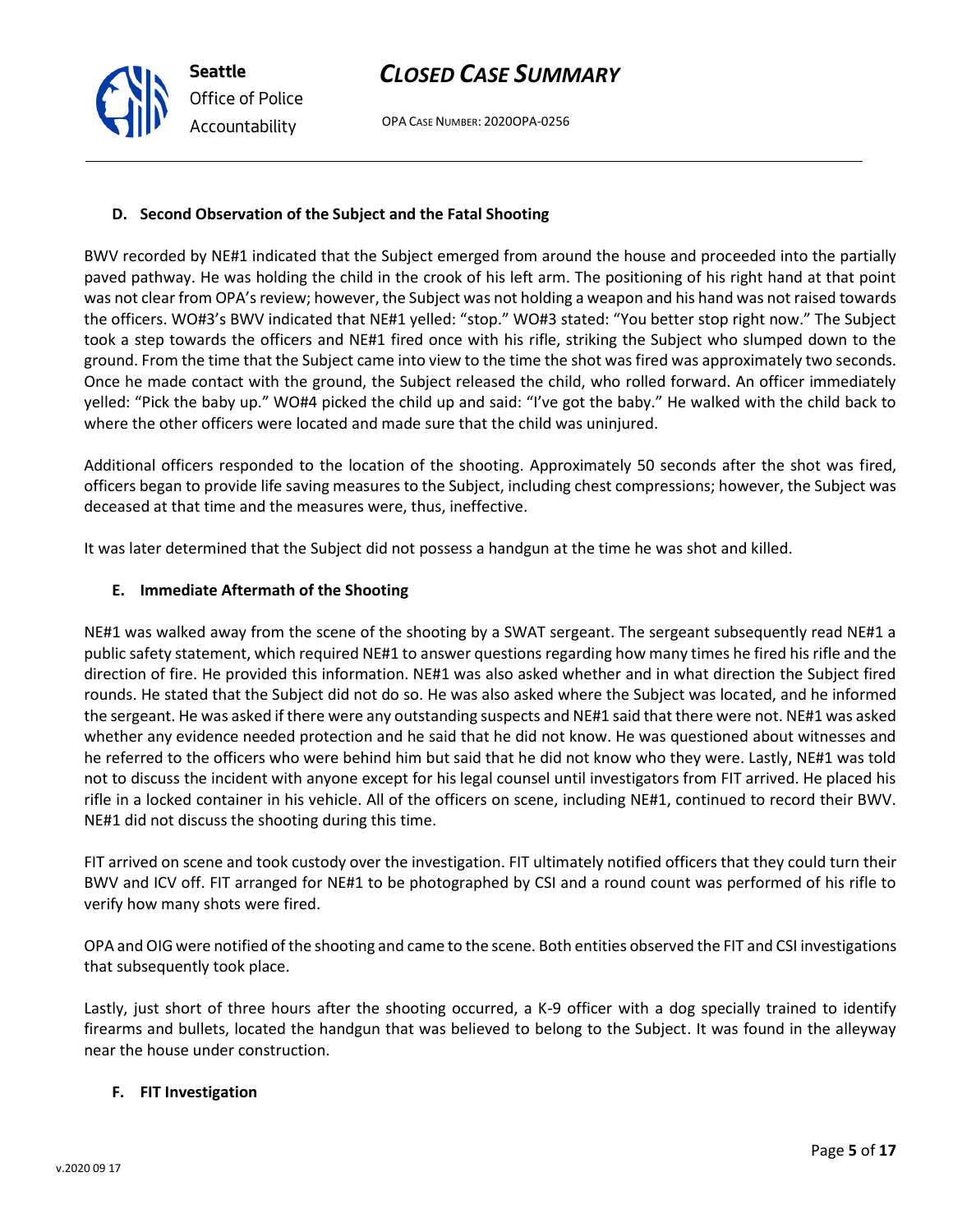OPA CASE NUMBER: 2020OPA-0256

FIT's investigation involved collecting evidence via CSI, reviewing Department video, and canvassing for witness who may have observed the incident and third-party video. FIT also conducted interviews of NE#1, WO#3, WO#4, and WO#5 that afternoon and into the evening. FIT lastly spoke with the Victim on several occasions.

### **1. NE#1's FIT Interview**

**Seattle**

*Office of Police Accountability*

NE#1 stated that, upon responding to this incident, he was aware that a male – the Subject – had fired his handgun at a female – the Victim – and that the Subject had taken a child away from the Victim. He learned the description of the Subject and that the Subject had been tracked to the vicinity of a house under construction. While on scene, NE#1 spoke with other SWAT officers concerning their tactical plan. NE#1 was assigned to monitor the back of the property and, specifically, an alleyway directly next to the house and an adjacent parking lot. Several patrol officers then approached him, and he discussed their positioning.

At that time, he saw movement at the back of an alley and what he thought was an arm, elbow, and/or hand with a black sleeve. He observed the arm be yanked back, which, in his opinion, suggested someone trying to duck out of sight. He thought that this could be the Subject but was not sure and waited for the person to reappear. He said that he did not yell out at that time because he did not know if the person had seen him and he was hoping that the person would show themselves. NE#1 said that he continued to monitor that location and was on "alert." NE#1 estimated that, less than a minute later, he saw a male, who he believed to be the Subject, reappear. The Subject was carrying the child in his right arm "like a football" and NE#1 could not see his left hand. He saw the Subject run towards a fence and appear to be in the process of jumping the fence. NE#1 ran as fast as he could with the patrol officers through the driveway of the adjacent property in an attempt to cut the Subject off.

At the time, NE#1 described knowing that the Subject was being sought for felony assault with a handgun and the kidnapping of the child. NE#1 said that he immediately went to his training and viewed this as a potential hostage rescue situation with the child being the hostage. In NE#1's perspective, the safety of the child was of the utmost importance, even over his own life. He did not believe that he could allow any risk of harm to the child. He stated that, to ensure this, he needed to "stop the threat or take the guy into custody."

NE#1 rounded the corner and came to a pathway between a fence and a building. He saw the Subject come into view. The Subject now had the child in the crook of his left arm and NE#1 said that he could not see the Subject's right hand. The Subject rushed into view and, after seeing the officers, glanced towards a fence to his left. NE#1 said that he yelled "stop," but that the Subject took a step towards the officers. NE#1 interpreted this as indicating that the Subject was cornered and out of options and was thinking of a way to escape. NE#1 noted that the Subject did not speak but looked right at him and other officers. NE#1 said that he believed that the Subject was coming up with a plan and that this involved hurting or killing the child and/or officers.

NE#1 felt that taking the shot at that point was the only thing he could do to ensure the safety of the child. He was concerned that, if he did not do so, the Subject would harm or kill the child or NE#1 and other officers to get away. He saw the Subject holding the child down by his waist and observed that he had a clear view of the Subject's head. Given his training, he believed that he had a "window of opportunity" that he "could not pass up" to protect the child. NE#1 explained:

It looked to me like he was trying to come up with a plan, I felt like he was cornered. He knew we had him cornered in this position and he was coming up with some crazy thing

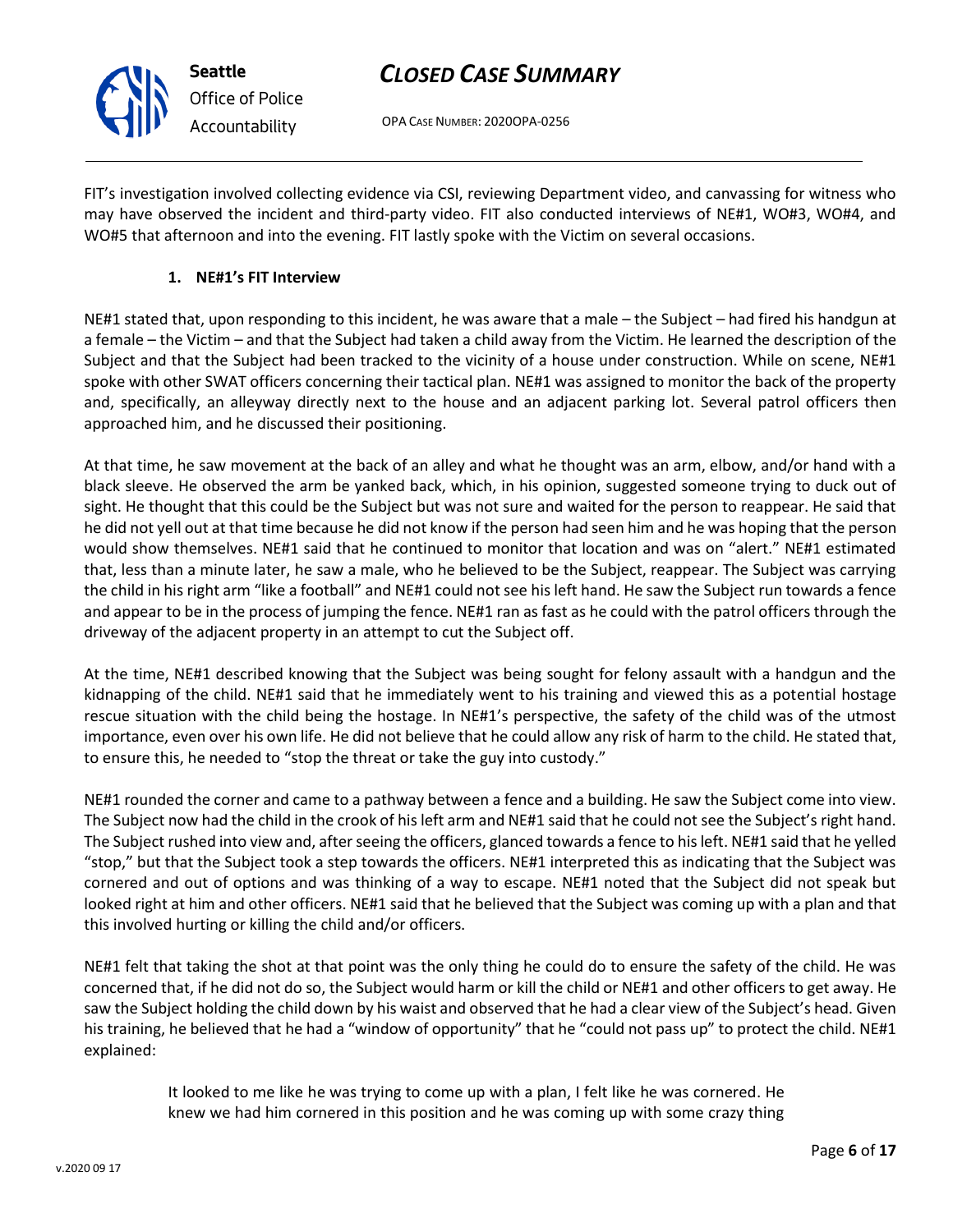

WO#3 stated that, at the time deadly force was used, he did not believe that further de-escalation was safe or feasible. WO#3 said that the officers gave the Subject orders, but he did not respond and, instead, took a step towards them. In response to the question of whether the Subject appeared to acknowledged the orders, WO#3 stated: "I don't think so, he faced towards us but it looked like when he stopped in his tracks it was not to stop but to change directions or do something else. It did not look like he was planning to stop." WO#3 asserted that, in his opinion, deadly force was warranted under the circumstances. WO#3 said that, among the facts he considered were that the Subject was believed to be armed and had shot at the Victim and that he had taken her child. WO#3 told FIT that he felt that the life of the child was in imminent danger at the time.

WO#3 observed that the child was in the Subject's left hand and was "flopping" around, which WO#3 felt showed a disregard for the child's safety. He and other officers yelled for the Subject to stop. WO#3 said that NE#1 then fired a single shot that struck the Subject and caused him to slump to the ground. An officer picked up the child and other officers began to perform life saving measures on the Subject.

the north side but, given that there were a number of other officers there, he and WO#4 returned south. WO#3 saw NE#1 raise his rifle towards the alley next to the house. He looked in that direction and saw the Subject. WO#3 also raised his handgun. He saw the Subject run east and then south. WO#3, NE#1, and WO#4 ran through a

parking lot in the same direction as the Subject. They turned up a pathway next to another residence and saw the

took a shot at her." He was aware that the Subject had also physically assaulted the Victim causing her to suffer injuries, including a potential broken arm. He and WO#4 were involved in a search for the Subject that culminated at the house under construction. He said that he walked to the south side of the house and saw that SWAT officers were setting up containment. He walked towards

WO#3 stated that he was partnered with WO#4. From radio transmissions, they were aware that the Subject had taken the child and fired a shot. He knew who the Subject was prior to this incident. He did not know whether the child was the Subject's and said that what he knew at the time was that "some guy just stole someone's baby and

NE#1 accordingly fired one shot at the Subject's head, striking him. He recalled that the Subject slumped to the ground and the child rolled out of the Subject's hands. An officer immediately picked up the child and other officers began life saving measures on the Subject.

# **2. WO#3's FIT Interview**

gamble with her life and stop the threat to her.

Subject come into view. The Subject was between 12 to 15 feet away from them.

**Seattle**

*Office of Police*

*Accountability*

It just kinda boils down I think to at the moment of the UOF I feel like I was in a position to decide if I could gamble with this baby's life or not, and I had an opportunity to not

to do to end this situation, I'm positive he's gonna hurt the kid and if not that he is gonna try and hurt me. Like I said, I knew he was armed, he already fired a round, he was willing to pull the trigger, I was aware of the child's position and knew I would not hit the child.

# *CLOSED CASE SUMMARY*

OPA CASE NUMBER: 2020OPA-0256



NE#1 further stated: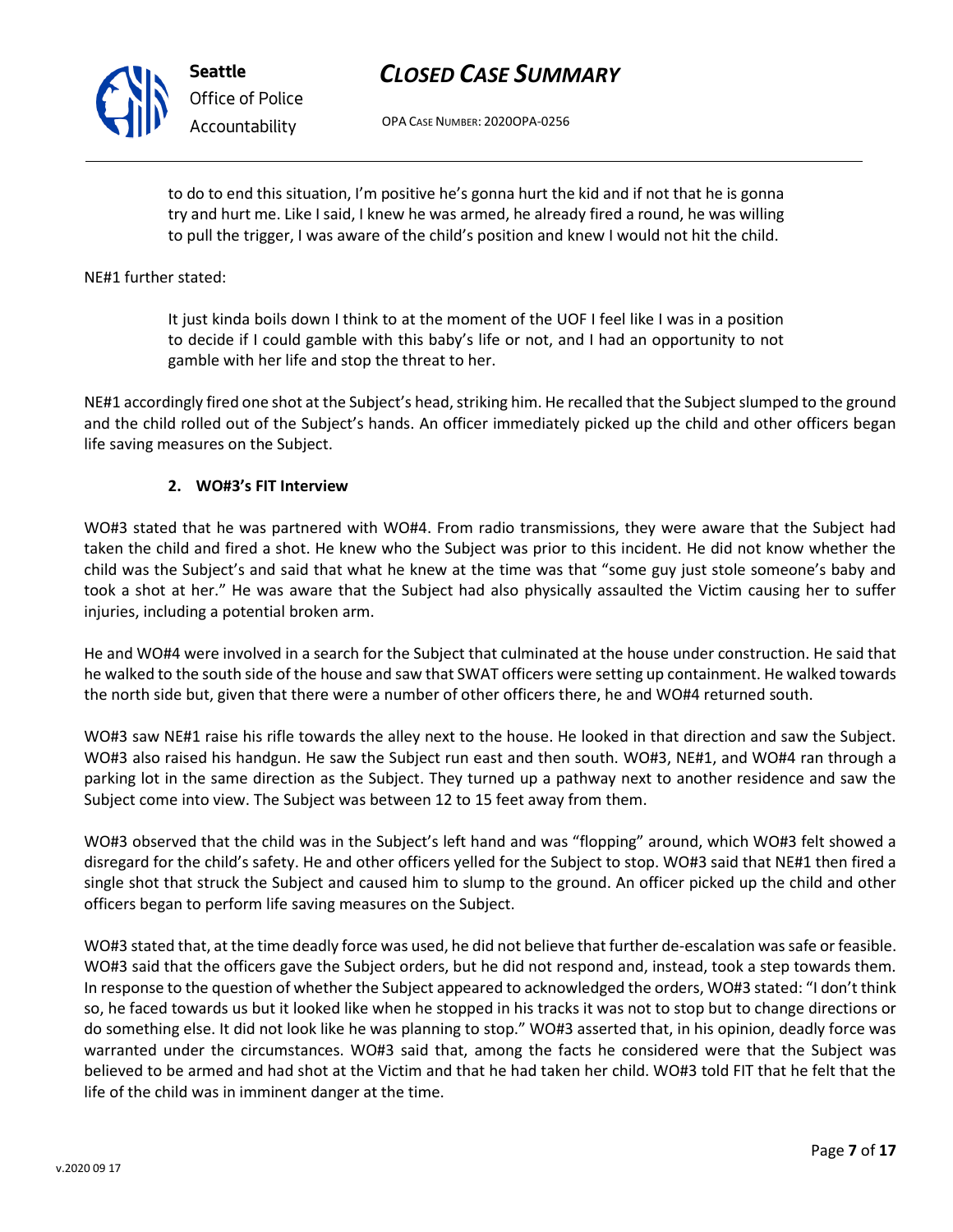OPA CASE NUMBER: 2020OPA-0256

#### **3. WO#4's FIT Interview**

WO#4 recalled that he was initially aware that the Victim alleged that the Subject pointed a handgun at her. The call was later updated to reflect that the Victim had been assaulted by the Subject and that he had fired the handgun and had taken her child. WO#4 also learned that the Subject was intoxicated. He believed that there was probable cause to arrest the Subject for felony assault and kidnapping.

WO#4 and WO#3 met up with a K-9 officer and assisted in beginning a K-9 track for the Subject. They located the Subject's vehicle, which had a broken-out window. Based on this, and the other information that the officers were aware of, WO#4 believed that the Subject was armed and dangerous. The officers received an update that the Subject may have been seen at a house under construction and the K-9 track led them there. An officer stated that the Subject was in the building, so WO#4 ran to the south side to set up containment.

While there, he heard another officer yell: "Stop, I see movement." WO#4 looked and saw an individual, who he believed to be the Subject, running. WO#4 ran with WO#3 and NE#1 to try to locate the Subject. They turned the corner around a residence and saw the Subject. WO#4 said that it looked like the Subject was "trying to figure out what to do" because of a fence "right there." WO#4 said that the Subject turned away from them and then again turned to face them. At that time, he heard a shot from beside him. WO#4 indicated that, at the time he heard this, he did not feel that he personally had a clear shot at the Subject. He saw the Subject, who was holding the child in his left arm, slump down to the ground. He picked up the child and removed her from the area. He and another officer made sure the child was unharmed.

#### **4. WO#5's FIT Interview**

WO#5 was partnered with NE#1. He heard the information over the radio concerning an assault, the taking of the child, and a shot being fired by the Subject. He said that it was unclear whether the Subject was one of the parents of the child, but that he believed it was possibly a domestic violence (DV) situation. WO#5's understanding was that there was probable cause to arrest the Subject for DV felony assault and kidnapping. WO#5 was not positive that it was a hostage call, as it was possible that the Subject had put the child down, but he felt it likely that it would be so. WO#5 said that SWAT officers received extensive training on how to handle such situations. He stated that the response was not necessarily a shot being fired and that it depended on the actions and posture of the hostage-taker.

WO#5 and NE#1 learned that the Subject was spotted in the vicinity of a house that was under construction in South Seattle. He and NE#1 arrived and got out of the car with their rifles. WO#5 and NE#1 began to set up containment with other officers who were already on scene. WO#5 and NE#1 positioned themselves on the south side of the house. Several of the patrol officers who were with them on the south side began to move to the north. NE#1 told WO#5 that he needed those officers to stay south to help with containment.

WO#5 then heard an officer yell: "Seattle Police stop." He started back towards NE#1 and where the patrol officers had been positioned and observed them running through a parking lot adjacent to the house. They were moving eastbound. WO#5 ran after them as, based on SWAT training, he wanted to be shoulder to shoulder with NE#1. While doing so, he heard a shot that was consistent with a SWAT issued suppressed rifle being fired.

When WO#5 turned the corner, he saw the Subject slumping to the ground with the child in his left hand. The child was taken by a patrol officer. Multiple officers began administering life saving measures. WO#5 observed the shell



**Seattle** *Office of Police Accountability*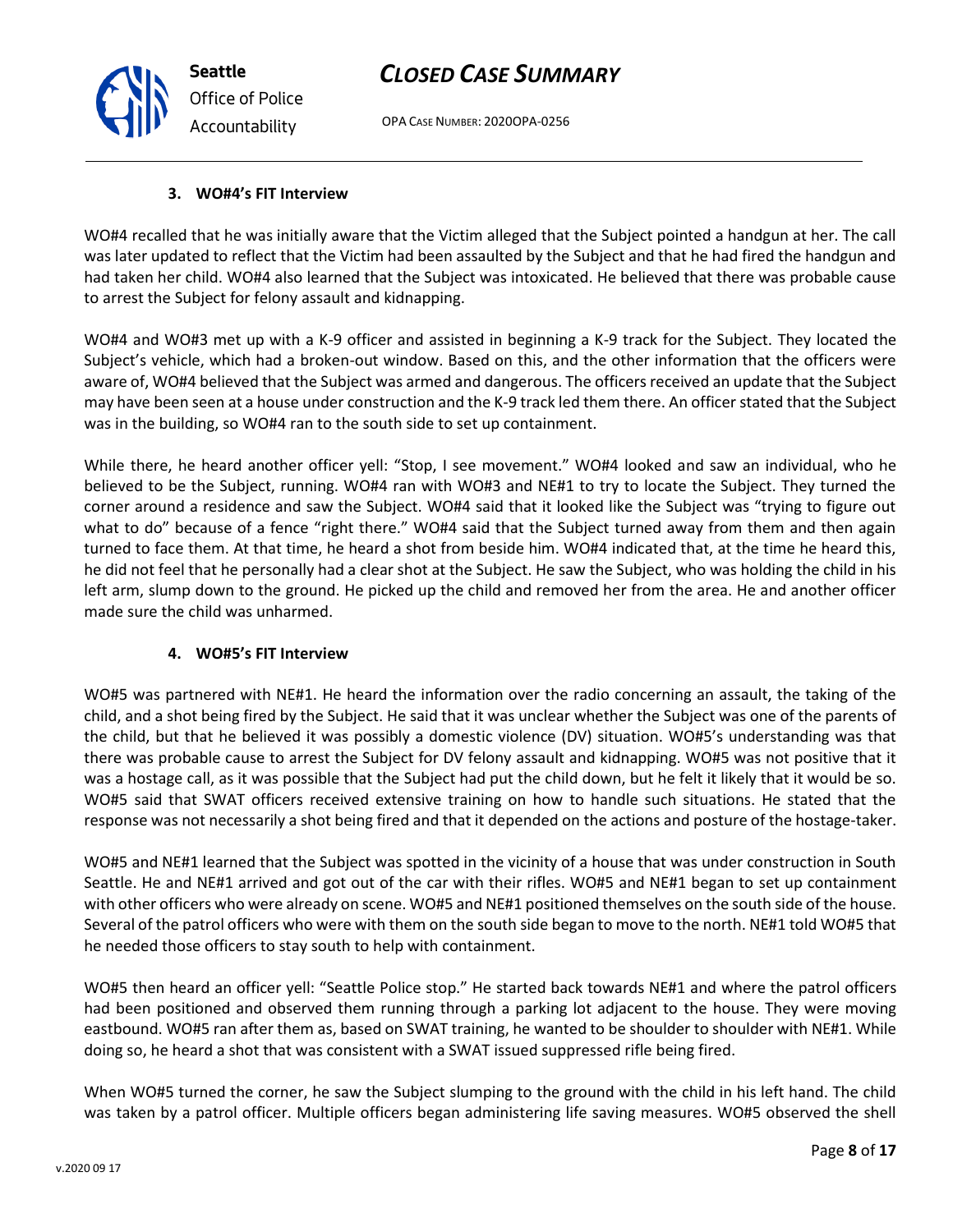



OPA CASE NUMBER: 2020OPA-0256

casing from NE#1's rifle shot and asked another officer to place a business card over it to mark the shell casing as evidence.

# **5. Community Member's FIT Interview**

FIT interviewed a community member who took video contemporaneously to the incident. The video captured audio of the shooting but did not actually depict what occurred. The community member was not a direct witness to the shooting. He said that he saw officers running and saw one officer kick down a fence. He then heard a shot, which sound to him like a "pop," and saw an officer walking away with the child.

# **6. Statement to FIT by the Victim**

A FIT detective spoke to the Victim. She was upset about what occurred and the Subject being shot by NE#1. She was angry that that her child was being held by the Subject at the time and that she lost her "best friend." The Victim asserted that NE#1, who is White, shot the Subject because he was Black. The Victim also asserted that NE#1 may have done so because he believed that the Subject was gang-affiliated and because of animus towards the Subject from prior interactions. The FIT detective explained that NE#1 did not know the Subject prior to this incident.

The FIT detective raised that this case would be investigated and reviewed by the FRB. The Victim responded that this would take a long time. The Victim told the FIT detective that people in the Subject's family were trying to "fight" her and were threatening her. The Victim said that she was trying to understand why the officer who shot the Subject was on paid leave and her and her daughter "don't get nothing." The FIT detective asked her whether she had been connected with a Victim Support Advocate and the Victim eventually stated that she had been but that the advocate had not done anything for her. She said that the advocate gave her a \$100 gift certificate for her child and advised her to stay out of Seattle, which the Victim felt was insufficient. The FIT detective recognized that the Victim was very upset and offered to stay on the line to speak with her. The Victim expressed her dislike for SPD and hung up the phone.

# **G. FRB Review**

After FIT's investigation was concluded, the case was reviewed by FRB. The FRB was not permitted to reach ultimate conclusions as to whether NE#1 de-escalated and used appropriate force due to the fact that this case was under active OPA investigation at the time (*see* SPD Policy 8.500-POL-4(11)). However, the FRB did evaluate and opine on NE#1's tactics and decision-making and whether this was consistent with SPD policy and training. The FRB found that it was. The FRB also considered and discussed the elements of de-escalation of the use of deadly force. No issues contrary to policy or training were identified by the FRB.

# **H. OPA Investigation**

OPA's investigation remained on hold until both the FIT investigation and FRB review were concluded. Once commenced, OPA's investigation involved reviewing the FIT file, including the interviews therein. OPA also reviewed the BWV and ICV for NE#1 and the witness officers, as well as listened to 911 and dispatch audio recordings. Lastly, OPA conducted independent interviews of NE#1 and WO#5, as well as attempted to interview the Victim.

#### **1. NE#1's OPA Interview**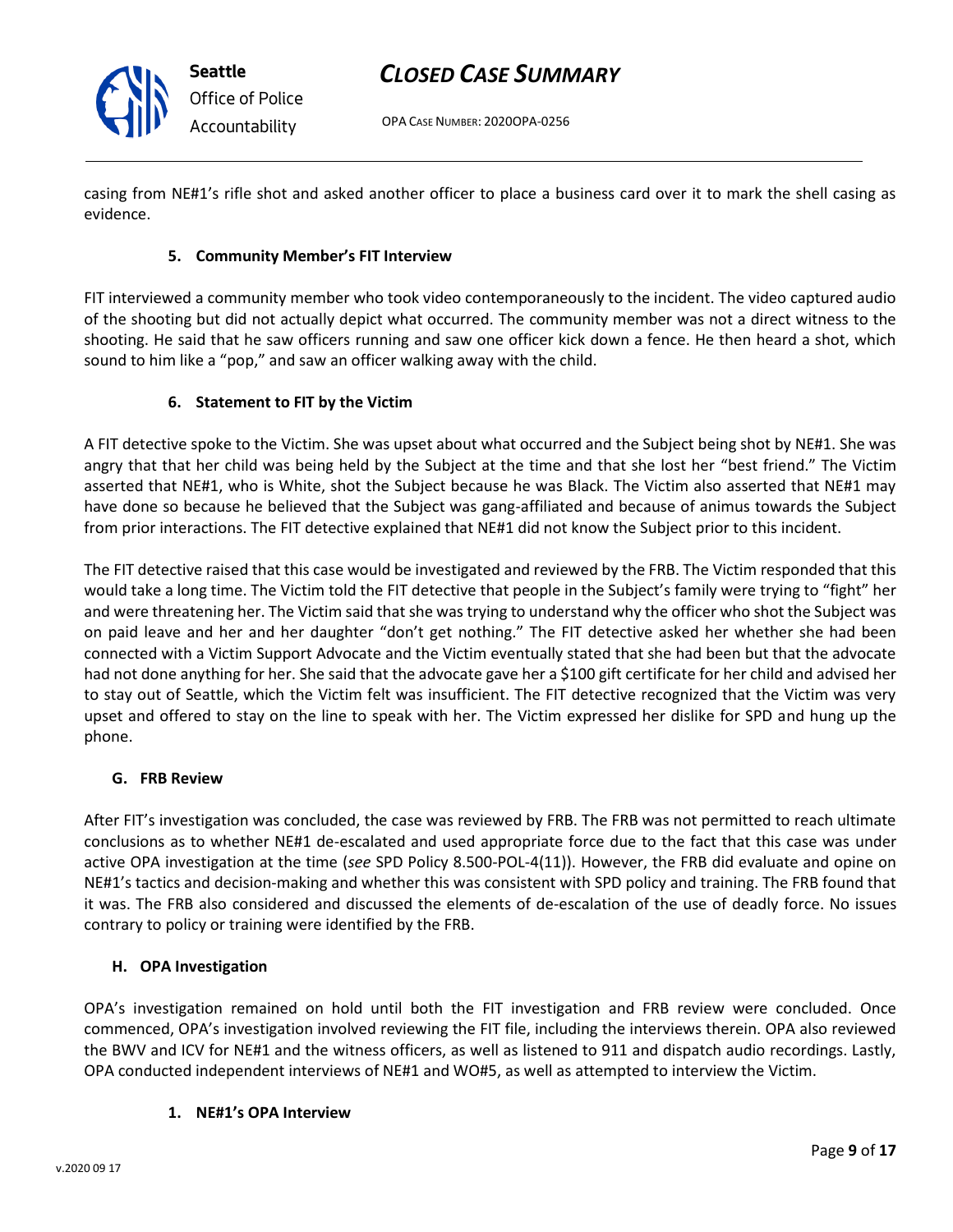

OPA CASE NUMBER: 2020OPA-0256

While in the SWAT office, NE#1 heard over the radio that shots had been fired within the confines of the South Precinct. He was informed by a SWAT sergeant that a male – who he later learned was the Subject – had fired a handgun at a woman – the Victim – and had taken her child. The sergeant directed NE#1 and WO#5 to respond. NE#1 said that, at this time, he believed that there was probable cause to arrest the Subject for felony assault with a handgun and kidnapping. NE#1 did not know whether the Subject was on foot or in a vehicle.

NE#1 explained that SWAT members train extensively for these types of situations. He said that each officer was familiar with the tactics of the other members on the team, as well as with the concepts of containment, arrest teams, and contact teams. He said that this incident was believed to be a hostage situation based on what they knew at the time. He had received routine training on how to respond to hostage rescue scenarios. NE#1 explained that a hostage rescue scenario is defined as where there is a victim who is in grave danger and is being held against their will. He told OPA that, in such cases, the critical nature of the immediate threat to the victim is so dire that the SWAT team prepares to intervene in a manner that will immediately separate the victim or eliminate the threat to the victim. This includes shooting the hostage-taker if appropriate and necessary. NE#1 stated he was trained to aim for the head in a hostage rescue scenario because that shot will immediately incapacitate the hostage-taker and eliminate the threat posed to the victim. NE#1 noted that he was a tactics trainer within SWAT and that he was an instructor for the Washington State Tactical Officers Association.

NE#1 indicated that he received a description of the Subject. He and WO#5 learned that the Subject was believed to be at a house that was under construction. NE#1 and WO#5 drove to that location. NE#1 was told that the Subject had forcefully entered the home by kicking open the door. He and WO#5 set up containment at the south end of the home while other officers went to the north side. He did so to watch the area in case the Subject tried to escape. He summarized that, at the time, he considered that the Subject was at large and believed to currently be armed, that the Subject still had the child, that the Subject had fired at least one round from his handgun, and that the Subject had kicked in a door, while still having the child with him. NE#1 expressed that he was concerned that the Subject would try to hurt the child and/or officers.

He spoke to patrol officers and told them that the plan was to contain the house and to wait to see whether the Subject would exit. At that point, he saw movement up the alley next to the house and believed that it may have been a person's arm. It appeared as if someone had moved out of sight quickly. He continued to watch that area until he saw the Subject "pop back out into view." The Subject matched the suspect description and was running while holding the child. NE#1 recalled that the Subject was holding the child like a football and that the child's limbs were flopping all over the place and the child's head was bouncing. In NE#1's perception, this elevated the threat risk, and he was further concerned by the Subject's treatment of the child. He saw the Subject jump a fence while holding the child. This was despite officers yelling at the Subject to stop. At that point, NE#1 felt that it had evolved into a hostage rescue scenario. He believed that the child was in imminent danger that was steadily increasing. This confirmed in his mind that he needed to intervene immediately.

NE#1 ran after the Subject with several other patrol officers. He came around the corner and the Subject entered his line of sight. NE#1 said that the Subject was holding the child in his left arm and was doing so in a manner that suggested to NE#1 that the Subject did not care about the child's welfare. NE#1 perceived that the Subject was in an elevated location and said that the Subject looked at the adjacent fence as if to calculate whether he could or should jump over it. NE#1 yelled at the Subject to stop. The Subject again looked at the fence and then back at NE#1. NE#1 felt that the Subject was realizing that his plan of escape was not going as the Subject had hoped it would. NE#1 stated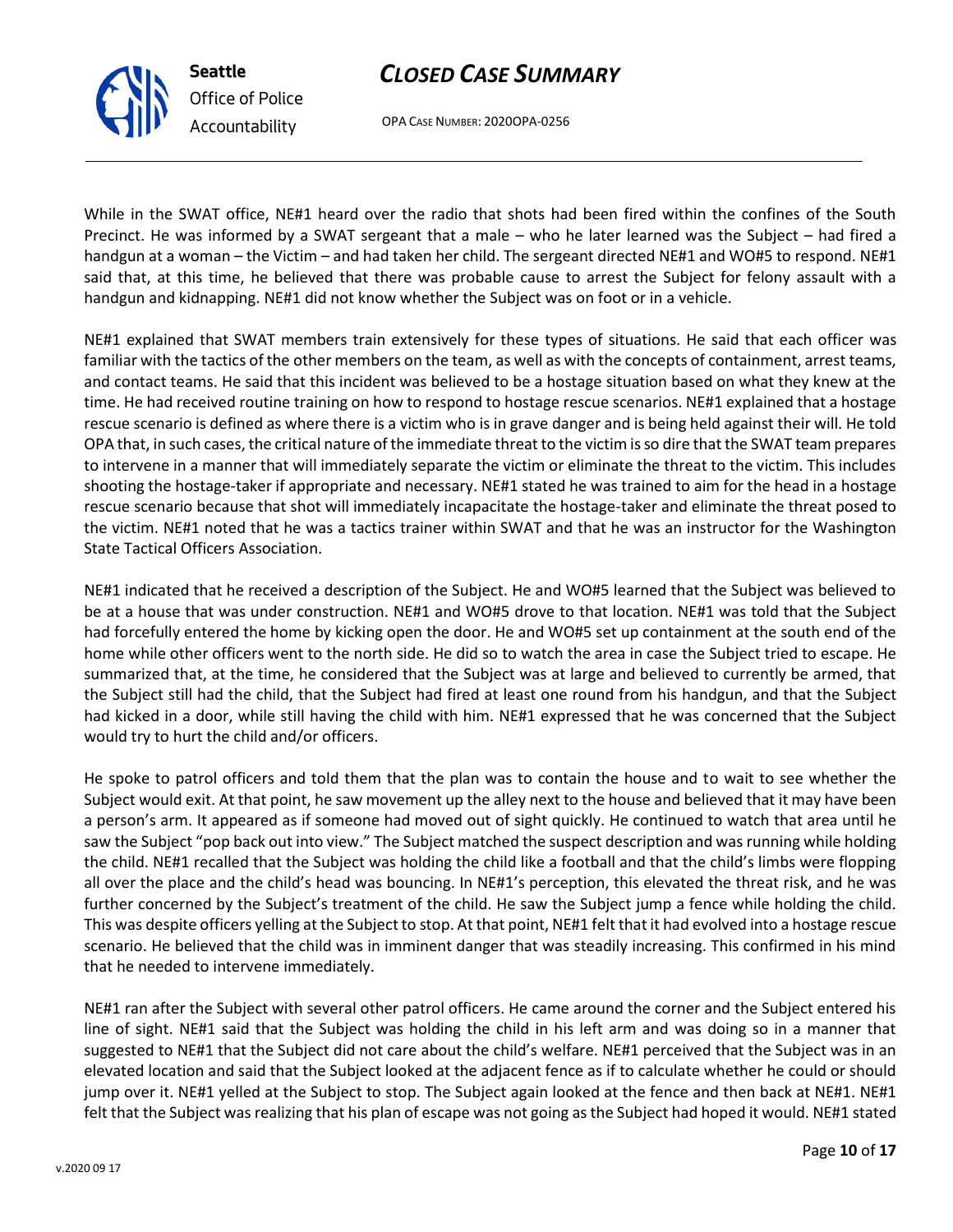

OPA CASE NUMBER: 2020OPA-0256

that the Subject then took a step towards him and, at that moment, NE#1 fired one shot at the Subject's head, striking him.

NE#1 explained that, prior to firing, he considered that the Subject was cornered, was desperate to get away, and was looking for options. NE#1 also believed that he was presently armed. NE#1 knew that the Subject had already fired his handgun in order to get the child and believed that the Subject was planning what to do next. NE#1 felt that this presented too great of a risk to the child and was convinced that he needed to take the shot at that time. When the Subject shifted the child's position, NE#1 believed that he had a clear shot at the Subject's head, and he took it. He said that he did so to prevent harm to the child and potential danger to himself or others. He considered it possible that the Subject could shoot the child and run, shoot officers to get away, or throw the child onto the ground and shoot the child and/or officers.

# **2. WO#5's OPA Interview**

WO#5 said that the call they initially became aware of involved felony assault and kidnapping. He further was aware that a shot was fired. He believed that it was possible that this was a hostage rescue scenario and said that SWAT officers extensively trained for these events. WO#5 responded to the call with NE#1. During the drive, they discussed what they knew. They were unsure of the relationship of the Subject to the child. They agreed that the child was in danger.

When they arrived on scene, they were informed that the Subject had kicked open the door of a house under construction and was believed to be inside. They began setting up containment around the building. WO#5 sent several officers over to where NE#1 was standing in order to help him with creating containment.

WO#5 then heard officers from that location say: "stop" and "hey don't move." WO#5 saw NE#1 and the patrol officers begin to run and he ran behind them. He heard NE#1 say: "stop, police." As he was about to turn the corner behind the other officers, he heard a muffled gun shot, which he believed came from NE#1's rifle. As he rounded the corner, he saw the Subject slump to the ground. WO#5 did not witness the shooting and only observed the aftermath.

With regard to de-escalation, WO#5 stated that officers set up containment, attempted to slow the incident down, formed a plan, and communicated instructions to the Subject prior to using force. WO#5 denied hearing NE#1 make any statements or seeing him engage in any actions that suggested that bias played any part in NE#1's decision to use deadly force towards the Subject.

# **3. OPA's Call with the Victim**

OPA called the Victim and attempted to interview her. She declined to have the phone call recorded. She told OPA that she continues to receive threats on social media and via her phone and that she was seeking to change her phone number. She further stated that the Subject's family was attempting to have CPS take custody of her child.

With regard to the investigation, the Victim stated that she was intending on suing SPD even though she did not believe that the officers were completely at fault and recognized that the Subject presented a threat. She stated that, regardless, she wanted the police to help the Subject not kill him.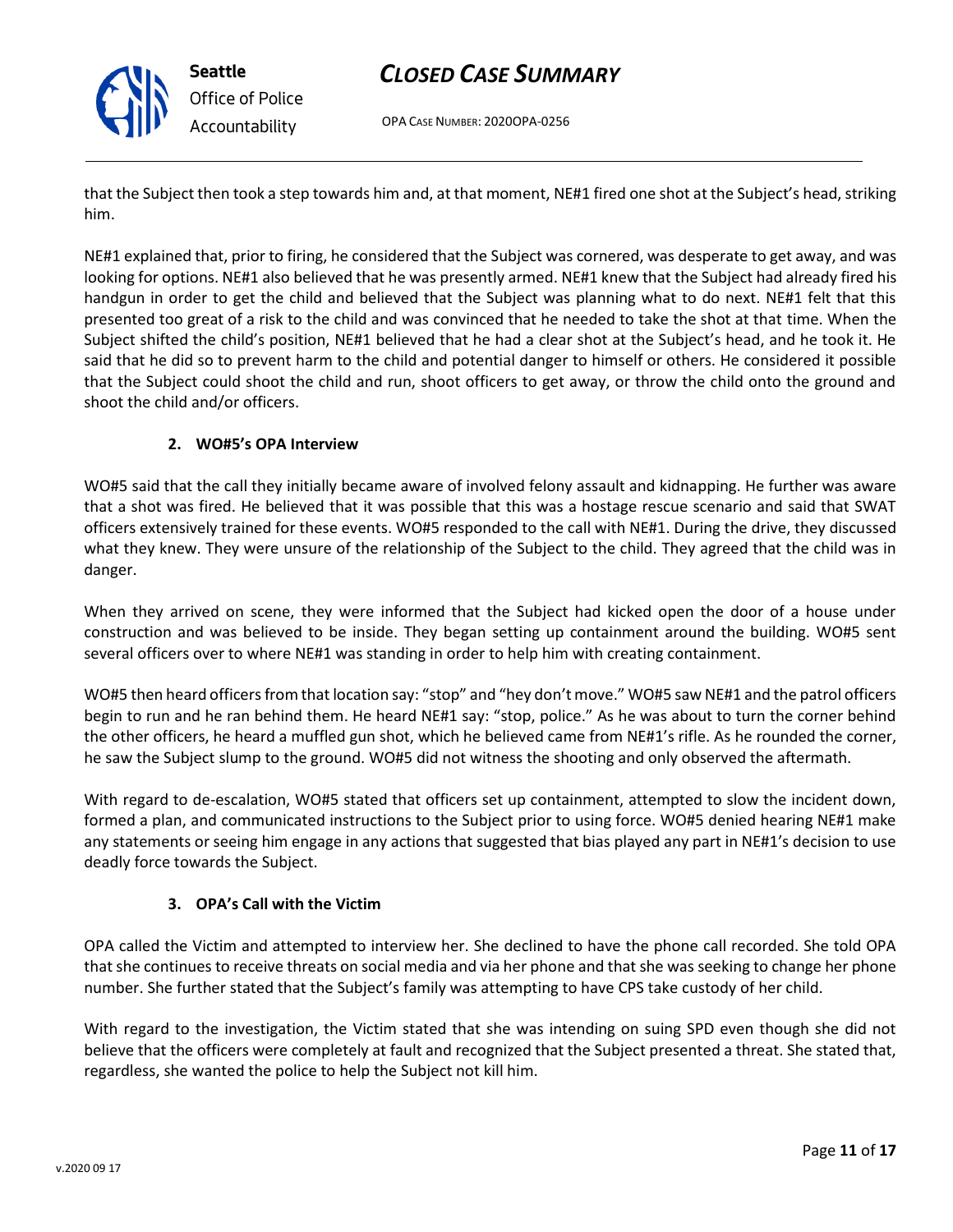

# *CLOSED CASE SUMMARY*

OPA CASE NUMBER: 2020OPA-0256

OPA asked whether the Victim wanted to be a complainant in this case, and she declined. The Victim asked that OPA speak with her sister to convey the same information. While the sister encouraged the Victim to give a statement, the Victim ultimately decided not to do so.

#### **ANALYSIS AND CONCLUSIONS:**

### **Named Employee #1 - Allegation #1**

# *8.100 - De-Escalation 1. When Safe, Feasible, and Without Compromising Law Enforcement Priorities, Officers Shall Use De-Escalation Tactics in Order to Reduce the Need for Force*

"De-escalation tactics and techniques are actions used by officers, when safe and without compromising law enforcement priorities, that seek to minimize the likelihood of the need to use force during an incident and increase the likelihood of voluntary compliance." (SPD Policy 8.100-POL-1.)

The policy further instructs that: "When safe and feasible under the totality of circumstances, officers shall attempt to slow down or stabilize the situation so that more time, options and resources are available for incident resolution." (*Id*.) Officers are also required, "when time and circumstances permit," to "consider whether a subject's lack of compliance is a deliberate attempt to resist or an inability to comply based on factors" such as "mental impairment…drug interaction…[and/or] behavioral crisis." (*Id*.) These mental and behavioral factors should be balanced by the officer against the facts of the incident "when deciding which tactical options are the most appropriate to bring the situation to a safe resolution." (*Id*.)

The policy gives several examples of de-escalation, which include mitigating the immediacy of the threat to give officers time to use extra resources and to call more officers or specialty units and increasing the number of officers on scene to thus increase the ability to use less force. (*Id*.)

De-escalation is inarguably a crucial component of the Department's obligations under the Consent Decree; however, it is not purposed to act as an absolute bar to enforcing the law when necessary. That being said, where officers fail to fully de-escalate and instead act in a manner that increases the need for force and the level of force used, such conduct is inconsistent with the Department's policy and expectations.

With regard to whether he engaged in sufficient de-escalation, NE#1 explained that he and other officers set up a tactical plan, including containment, that was purposed to take the Subject into custody without using force. He engaged in communication with those other officers to ensure that everyone was on the same page. When the Subject started running and broke through the containment, NE#1 and other officers gave him multiple orders to stop, but the Subject did not comply.

NE#1 stated that, once he came face to face with the Subject and given the Subject's prior violence, repeated noncompliance, and dangerous physical handling of the child, no further de-escalation was safe or feasible. He told OPA that seeking additional time, distance, and shielding was not practical or appropriate as, in that moment, he "needed to save that baby and make sure she was not harmed."

Based on OPA's review of the evidence, it concurs with NE#1's analysis. Given the totality of the circumstances and when evaluating the information known to NE#1 at the time – including that the Subject was armed and dangerous, further de-escalation was not safe or feasible. As discussed more fully below, NE#1 – reasonably in OPA's opinion –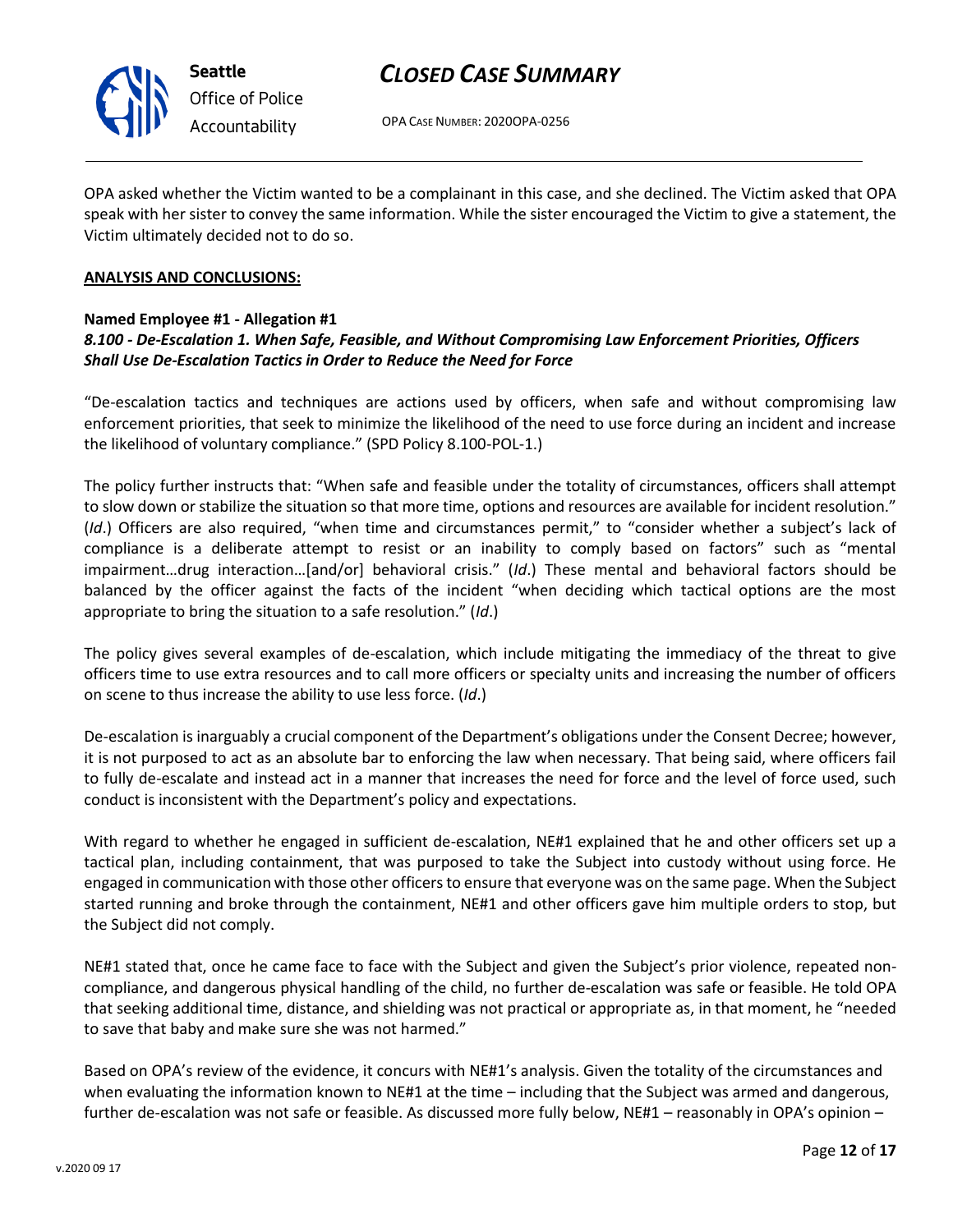

# *CLOSED CASE SUMMARY*

OPA CASE NUMBER: 2020OPA-0256

assessed that the Subject posed an imminent deadly threat to the child and officers. He was permitted to act accordingly, and policy did not require him to wait or engage in further de-escalation. As such, OPA recommends that this allegation be Not Sustained – Lawful and Proper.

Recommended Finding: **Not Sustained (Lawful and Proper)**

# **Named Employee #1 - Allegation #2** *8.200 - Using Force 4. Use of Deadly Force*

SPD Policy 8.200-POL-4 governs the use of deadly force by SPD employees. It states that: "Deadly force may only be used in circumstances where threat of deadly or serious physical injury to the officer or others is imminent." The policy defines an imminent danger as when an objectively reasonable officer believes that: (1) "A suspect is acting or threatening to cause death or serious physical injury to the officer or others"; (2) "The suspect has the means or instrumentalities to do so"; and (3) "The suspect has the opportunity and ability to use the means or instrumentalities to cause death or serious physical injury." (SPD Policy 8.200-POL-4.) Deadly force must also be reasonable, necessary, and proportional as defined under SPD Policy 8.200-POL-1. Whether force is reasonable depends "on the totality of the circumstances" known to the officers at the time of the force and must be balanced against "the rights of the subject, in light of the circumstances surrounding the event." (SPD Policy 8.200-POL-1.) The policy lists a number of factors that should be weighed when evaluating reasonableness. (*See id*.) Force is necessary where "no reasonably effective alternative appears to exist, and only then to the degree which is reasonable to effect a lawful purpose." (*Id*.) Lastly, force must be proportional to the threat faced by officers. SPD Policy instructs that: "The more immediate the threat and the more likely that the threat will result in death or serious physical injury, the greater the level of force that may be proportional, objectively reasonable, and necessary to counter it." (*Id*.)

# **A. Overview**

Two concepts are crucial to the evaluation of NE#1's force. First, as a matter of policy and law, NE#1 must be held to a reasonable officer standard. This means that OPA must view his conduct through the lens of how a reasonable officer with similar training and experience would have acted under the same circumstances. In the context of NE#1, this means the reasonable officer is presumed to have NE#1's same extensive SWAT experience and training. Second, NE#1's actions cannot be evaluated using 20/20 hindsight. This means that OPA cannot look at evidence that was unknown to him at the time or that would not have been considered by a reasonable officer and use that to second guess the actions that NE#1 took.

# **B. Propriety of the Use of Deadly Force**

From OPA's review of the totality of the evidence, OPA finds that the elements of SPD policy governing the application of deadly force were met here. First, NE#1 articulated how the Subject's actions posed a threat to cause serious or deadly harm to the child and possibly himself and other officers. NE#1 described that the Subject was fleeing, including jumping over fencing, while holding the child in a manner that appeared to exhibit a disregard for the child's safety. NE#1 also noted that the Subject had previously shown that he was willing to engage in violence when he shot his firearm in the vicinity of the Victim and said that the Subject was still believed to be armed and dangerous at the time deadly force was used. NE#1's observations in this regard were supported by the BWV and the accounts of the witness officers.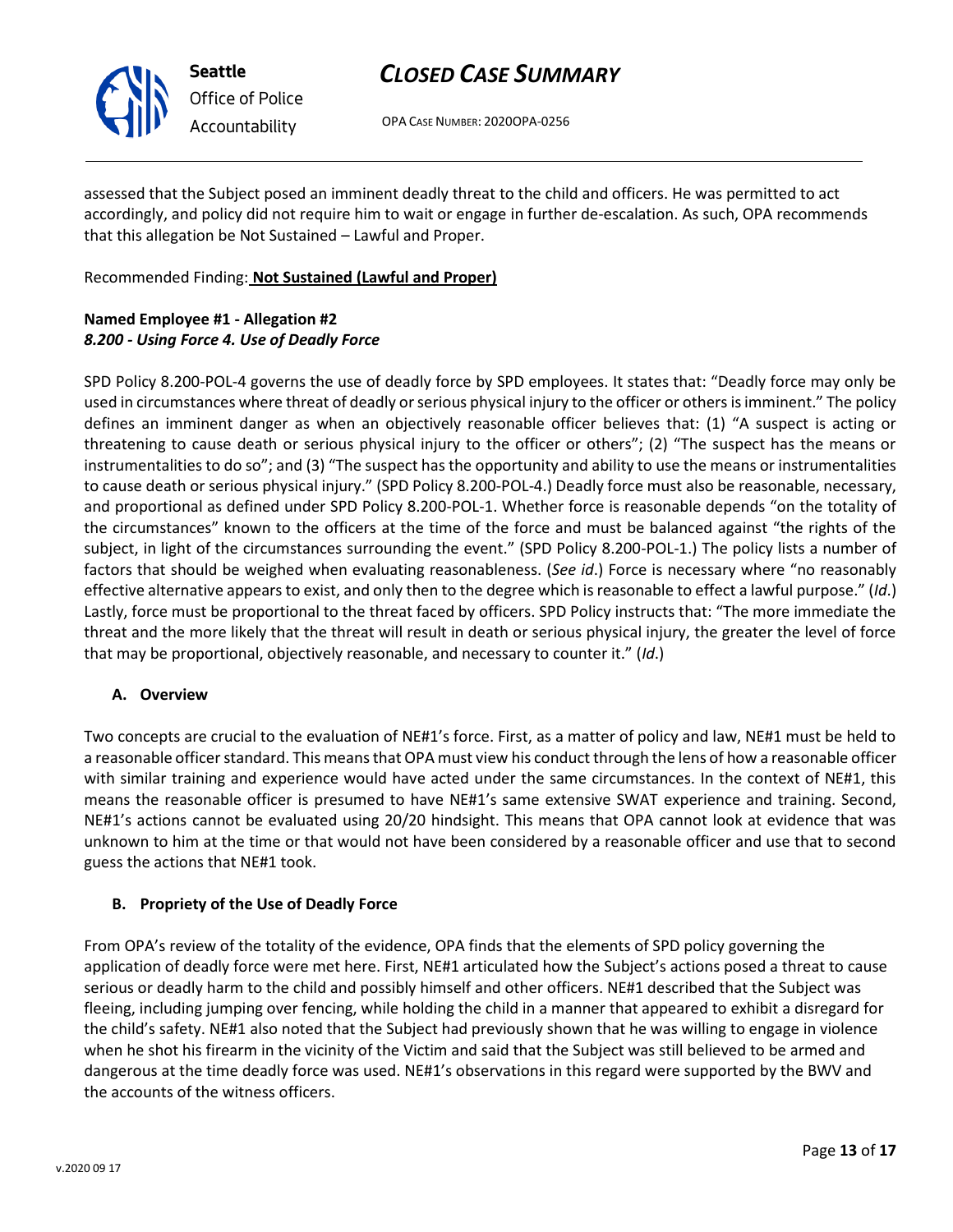OPA CASE NUMBER: 2020OPA-0256

Second, OPA concludes that, based on what NE#1 knew at the time, the Subject had the instrumentality or means to inflict deadly harm on the child and officers. Most notably, NE#1 still believed that the Subject was armed with a handgun at the time and could not see the Subject's right hand. While it was later determined that the Subject ditched the weapon elsewhere, NE#1 did not and could not have known that at the time.

Third, OPA determines that, again based on the information available to NE#1 at the time, the Subject had the opportunity and ability to subject him and the child to serious bodily harm or death. NE#1 explained that he felt it possible that the Subject could have access to the handgun with his right hand and, given the Subject's actions and demonstrated willingness to use a high level of violence, he felt it likely that the Subject would do so here if he did not stop him.

# **C. Whether the Force was Reasonable, Necessary, and Proportional**

As discussed above, SPD Policy 8.200-POL-1 requires force to be reasonable, necessary, and proportional. These three factors and my conclusions as to each are outlined below.

# **1. Reasonableness Factor**

As discussed above, the reasonableness determination is based on an evaluation of a number of elements that are set forth in the policy. While none of these elements are by themselves determinative, they virtually unanimously weigh in favor of finding that the force used by NE#1 was reasonable.

# **a.** *Severity of the Offense*

The Subject was sought for felony assault with a handgun and kidnapping. NE#1 was aware that he had fired a shot at the victim, that he had taken the child, and that he was considered armed and dangerous. Moreover, NE#1 observed the Subject running with the child in a manner that NE#1 viewed put the child at risk and he repeatedly failed to comply with officers' directions to stop. As such, this factor weighs in favor of a determination of reasonableness.

# **b.** *The Level of Threat or Resistance*

At the time deadly force was used by NE#1, he reasonably believed that the Subject posed a high level of threat to the child, himself, and other officers. NE#1 explained, and the BWV confirmed that, at the time of the shooting, the Subject had the baby in his left arm and his right hand was not completely visible. While NE#1 and WO#3 yelled for the Subject to stop, he took a step towards them. Based on the totality of the circumstances, NE#1 believed that the Subject had run out of options and was looking for an opportunity to escape and, to do so, was willing to cause harm to the child or officers. NE#1 felt that his only option at that point was to fire. For these reasons, OPA also finds that this factor weights in favor of reasonableness.

# **c.** *Potential Threat to the Community*

The most significant threat was to the child and the officers; however, there were residents throughout the community who were also potentially at risk. In addition, the Subject had earlier demonstrated a disregard for the safety of others when he assaulted the Victim and fired his handgun in a public park.



**Seattle** *Office of Police Accountability*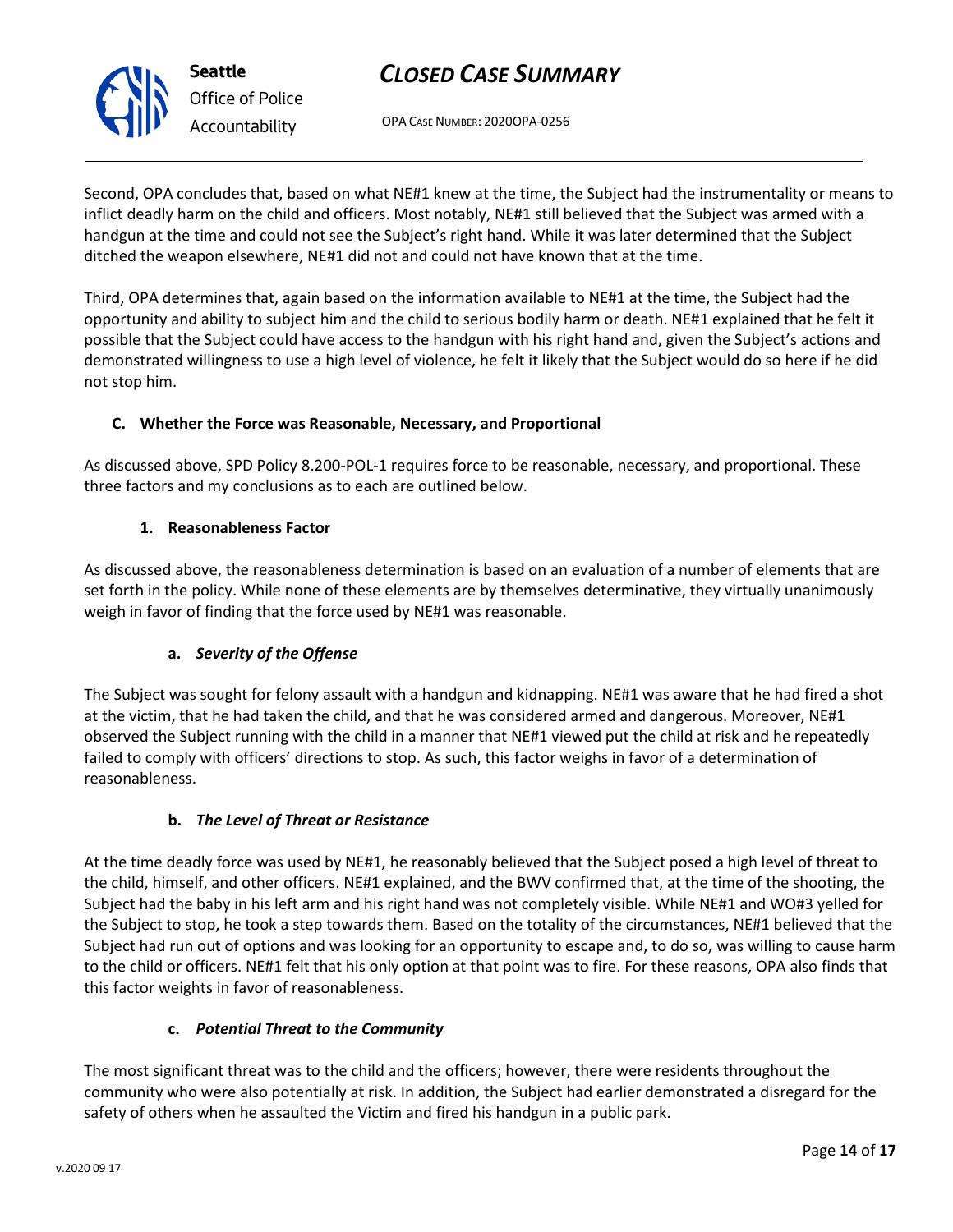OPA CASE NUMBER: 2020OPA-0256

As there was a high potential risk to the community from a fleeing, potentially armed individual, this factor weighs in favor of a finding that the force was reasonable.

# **d.** *Potential of Injury to Bystanders and Officers*

As explained above, there was a significant potential of injury to bystanders and officers during this incident. As such, this fact also weights in favor of a finding of reasonableness.

# **e.** *The Risk or Apparent Attempt by the Subject to Escape*

The Subject indisputably attempted to escape multiple times during this incident. Moreover, he did so with a handgun – even though he ditched it unbeknownst to the officers – and while holding the child. This factor weighs in favor of a finding of reasonableness.

# **f.** *The Conduct of the Subject*

**Seattle**

*Office of Police Accountability*

As described herein, at the time deadly force was used, the Subject had fled, was continuing to be non-compliant, was holding the child, and was believed to be armed and dangerous. Moreover, prior to that time, he had assaulted the Victim and fired his weapon. In addition, the Subject took no actions and made no statements that indicated any intention on his part to surrender. As such, this factor supports a finding that the force was reasonable.

# **g.** *The Time Available to the Officer to Make a Decision*

From OPA's analysis of the video, NE#1 made the decision to fire at the Subject approximately two seconds after seeing him and observing the Subject's conduct. NE#1 stated that his timeline was compressed because of what he perceived to be an imminent threat to the child. NE#1 said that further de-escalation was not safe or feasible at that time and, given the Subject's body movements and believed possession of a weapon, he needed to act immediately.

As indicated by his statements and the video, NE#1 had a very short timeframe in which to make the decision to use deadly force. As such, I find that this factor weighs in favor of reasonableness.

# **h.** *The Availability of Other Resources*

At the time of the shooting, the Subject had been given multiple opportunities to surrender but had not done so. In addition, he was told to stop by multiple officers and did not do so or give any indication that he had the intent to comply.

Given this, and because the officers reasonably believed that the Subject was armed and dangerous and posed an immediate threat to the safety of the child and others, there were no other available resources at that time that would have been practical, including a Taser or OC spray. The officers, and particularly NE#1, were trained to view this incident as a deadly force scenario as it evolved.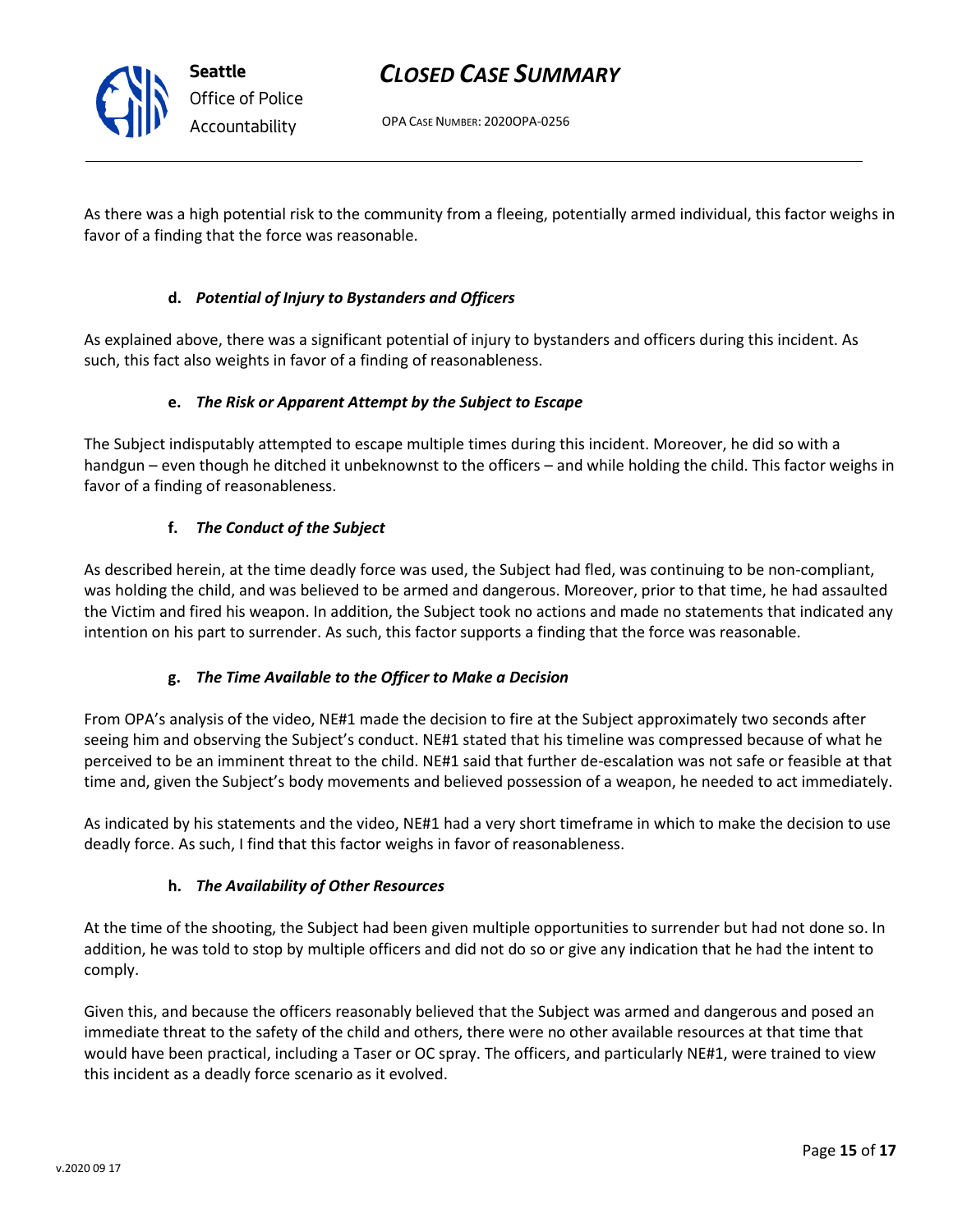# *CLOSED CASE SUMMARY*

OPA CASE NUMBER: 2020OPA-0256

Moreover, even if it was possible that there were other force options that NE#1 could have evaluated, a reasonable officer in his place, with the same experience and training, was warranted in believing that taking the shot was the only feasible and appropriate action under the circumstances . As such, this factor weighs in favor of reasonableness.

# **i.** *The Training and Experience of the Officer*

NE#1 had received extensive training while a member of SWAT concerning how to handle a hostage crisis scenario, including engaging in mock responses. He said that he received SWAT-wide training in this area around four times a year but conducted relevant training with his specific team on numerous other occasions. At his OPA interview, NE#1 provided significant detail concerning the specific training scenarios that they engage in and the instruction that they are given to separate the hostage from the hostage-taker and to, if needed, use deadly force to do so. He was further trained on when, whether, and how to fire his rifle in such scenarios, including the expectation that he aimed for the head where it was an available target.

OPA reviewed the section of the SWAT Manual that governed hostage rescue scenarios. From OPA's review, NE#1 acted consistent with his unit's operating manual in his response to this incident. As such, this factor weighs in favor of a finding of reasonableness.

# **j.** *The Subject's Proximity to or Access to Weapons*

The Subject was believed at the time to be armed and dangerous. The officers did not know and could not have known that he had earlier ditched the firearm. As such, this fact supports a finding that the force was reasonable.

# **2. Necessity Factor**

During his OPA and FIT interviews, NE#1 asserted his belief that deadly force was necessary under the circumstances that faced him. NE#1 explained that he felt the Subject posed an imminent risk of serious harm or death to the child and officers. He said that this was based on the totality of the Subject's conduct, his willingness to use violence, his attempts to escape, his apparent disregard for the safety of the child, and the belief that the Subject was still armed and dangerous.

He further explained that, despite being given orders to stop and being cornered by officers, the Subject did not give up and appeared to NE#1 to be desperate and looking for a way to escape. NE#1 felt that he would do so by any means available to him, even if that meant hurting or killing the child and officers.

Lastly, NE#1 noted that he could not see the Subject's right hand and felt it possible that he could have or reach for the handgun. This heightened the risk in NE#1's mind and increased the necessity of the force.

Given this and based on the information available to him during the immediacy of the incident, NE#1's use of deadly force was necessary under the circumstances. Moreover, and discussed more fully herein, there was no other force that would have been a reasonable alternative to the use of deadly force and that was also consistent with the training received by NE#1.